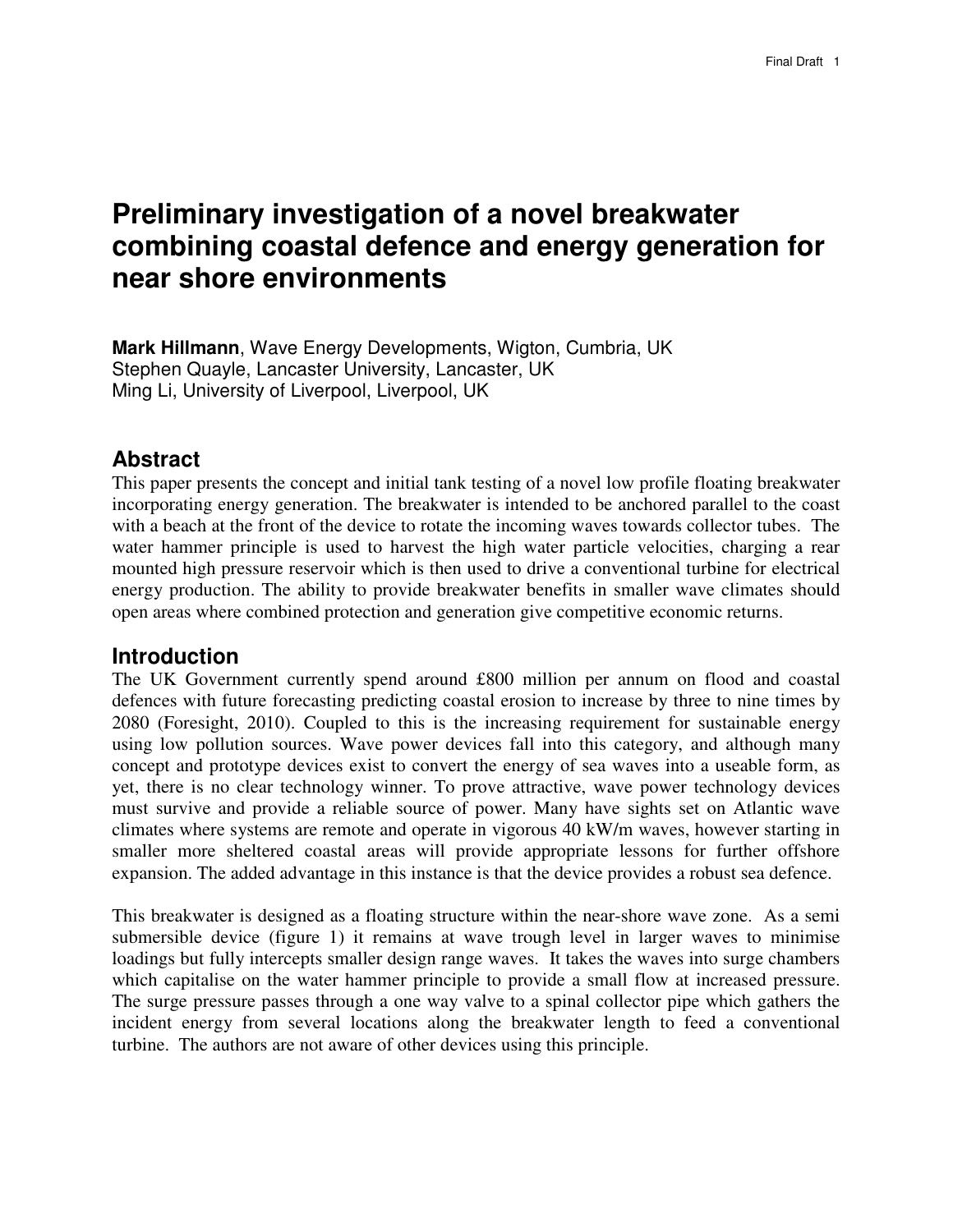

Figure 1 – Cross section through proposed breakwater

Initial wave tank and simulation work have indicated wave attenuation and electricity generation performance. These benefit from the high interception rate of a long device.

A layout similar to that used for segmented shore-parallel breakwaters (SSPBs) (figure 2) is envisaged. These have been used widely to protect coasts by encouraging the accretion of material behind them (Bacon et al, 2007).



Figure 2 – Segmented shore-parallel breakwaters at the Sea Palling, Norfolk

The breakwater can be deployed rapidly to give similar benefits of protection from erosion and flooding as fixed SSPBs and to provide good wave attenuation with minimal visual intrusion. Rapid deployment will also allow their use at marine construction sites to increase the safe working window of sea conditions and limit storm damage during construction.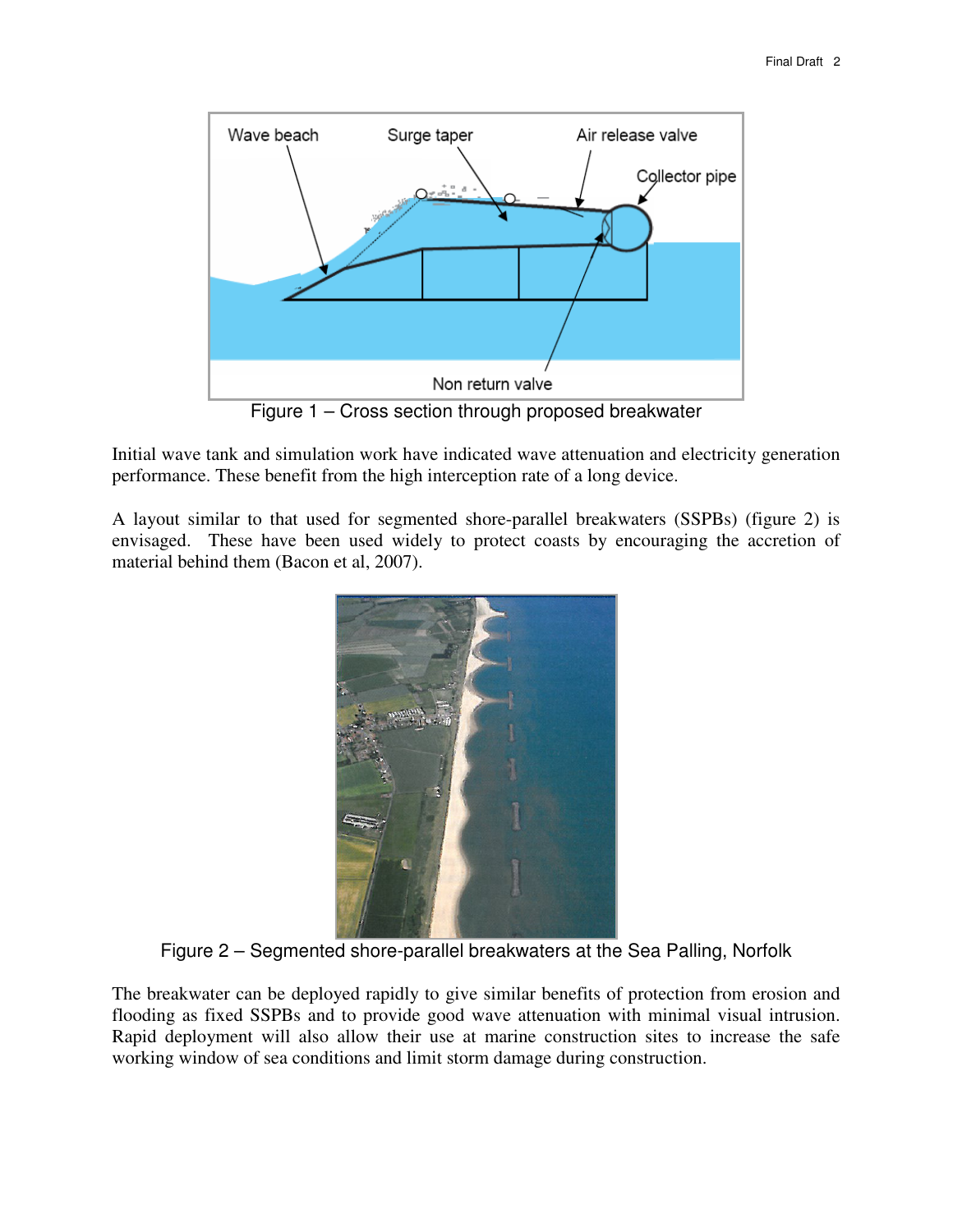## **Floating Breakwater Theory**

The breakwater can be regarded as a long horizontal plate at wave trough level. Orientated diagonally to the waves, it is held in place primarily by water inertia and only secondly by the anchors. Waves roll along it, feeding successive inlets and providing a continuous turbine flow.

The wave beach starts by slowing and rotating the waves, improving their approach angle. Upward particle motion is inhibited ahead of the waves and increasing steepness rapidly causes breaking. We have not found a good theoretical treatment for this but used Boussinesq analysis to assess the effect. Wave types and breaking patterns are well described in the literature and the modelling indicates a useful surging break.

Typically for deep water (h/ $\lambda \geq 1/2$ ) approximations can be made (McCormick, 2007):

$$
\lambda = \frac{g^{T^2}}{2\pi} \text{ and } c = \frac{g^{T}}{2\pi}
$$
 Eqs (1) (2)

$$
u = \frac{\pi H}{T} e^{kx} \cos(kx - \omega t) \text{ and } w = \frac{\pi H}{T} e^{kx} \sin(kx - \omega t)
$$
 \tEqns (3) (4)

For shallow water ( $h/\lambda < 1/20$ ):

$$
u = \frac{\pi}{2} \sqrt{\frac{g}{h}} \cos(kx - \omega t) \text{ and } w = \frac{\pi H}{T} \frac{(z+h)}{h} \sin(kx - \omega t)
$$
 \tEqns (5) (6)

Where:

| $c$ = wave phase velocity (m/s)        | $u, w =$ horizontal and vertical water particle |
|----------------------------------------|-------------------------------------------------|
| $h =$ water depth (m)                  | velocity components (m/s)                       |
| $H =$ wave height (m)                  | $\lambda$ = wave length (m)                     |
| T = wave period (s) = $\frac{2\pi}{1}$ | $k =$ wave number $=$ $\frac{2\pi}{1}$          |
|                                        |                                                 |

This suggests that as the depth decreases, the elliptical paths of particle travel change so that the surface particle velocity increases. The wave phase velocity, c, decreases with decreasing depth until u=c at which point the wave breaks.

Shallow water wave types (Stokes and Cnoidal) have higher horizontal particle velocities than the deep water wave shapes used in the wave tank. The breakwaters are anticipated as clear of the beach but in water shallow enough for the more vigorous wave types to be present. Even the largest waves should be tripped and broken, with the energy dissipated near the breakwater.

Water hammer (or, more generally, fluid hammer) occurs as the air vent on the collector pipes closes, resulting in a pressure surge or wave in the water column due to the sudden change in momentum. Any remaining air within the collector can act as a cushion to this fluid hammer effect, and hence removal of as much air as possible without release of water pressure is required.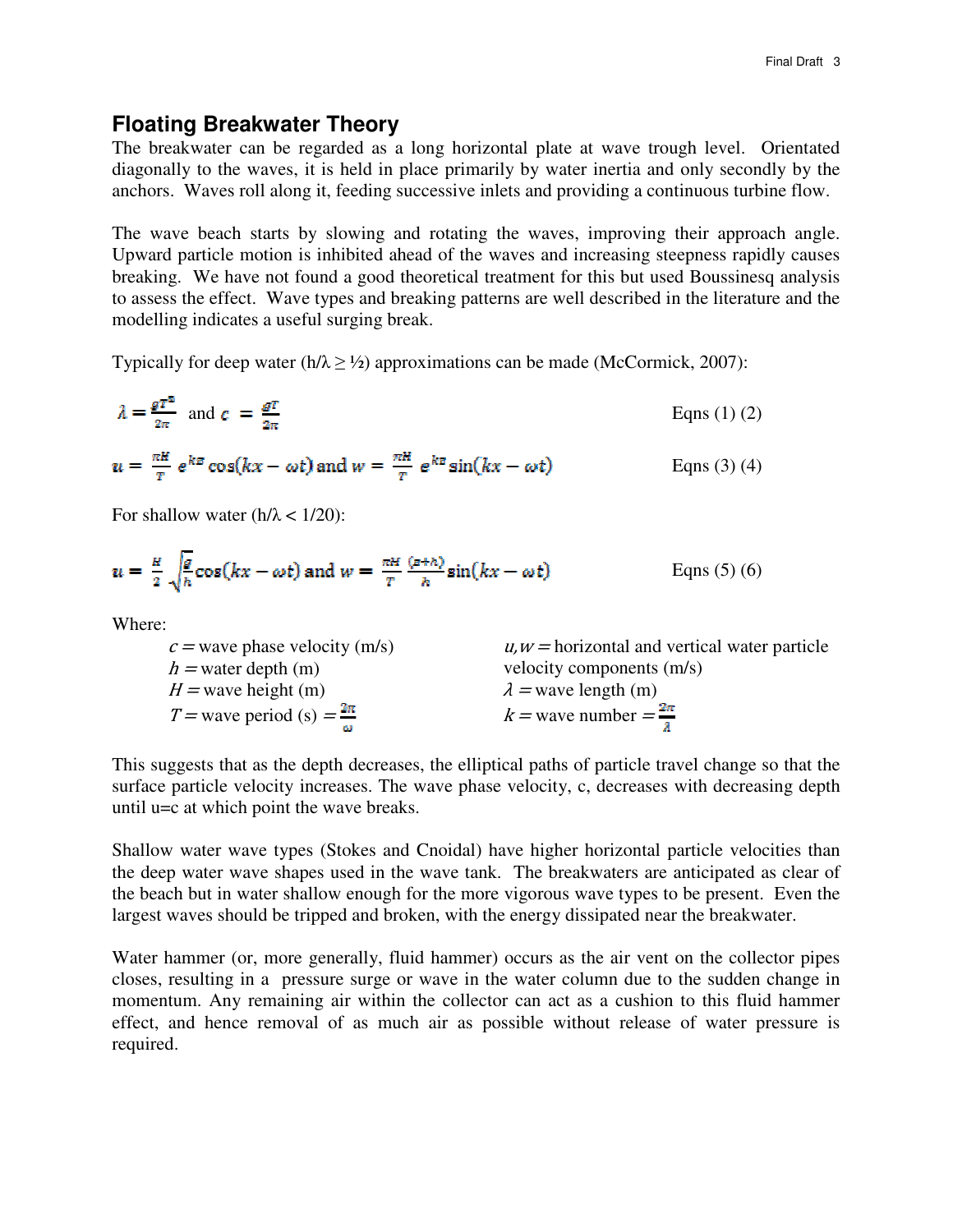#### **Electricity Generation**

Hydraulic ram pumps have been used for many years to generate high heads from small stream flows. They click away in the corners of fields using the water hammer principle to provide a reliable water supply with no electricity and very little maintenance.

This principle is used to take wave surge and convert it to a flow with enough head to run a turbine. The principle has been demonstrated with static wave tank models and with computer simulations, but the interaction of a floating device in the usual wide variety of sea conditions has yet to be confirmed.

#### **Survival**

Shoreline and buoyant devices are exposed to the full energy of breaking waves and our preferred shallow water, coastal locations have frequent breaking waves. These are not typically the highest energy, long wavelength, deep water waves as these are already broken, reducing peak forces. Our strategy is to allow semi-submergence in severe conditions. Particle velocities at trough level are far below those at crest level, making this the best way to avoid excessive loading. The device will still break these largest waves, but the energy will be dissipated inshore of the device. In locations where storm wave attenuation is not essential, complete submergence can be triggered by excess pressure, with subsequent re-floating by a small compressor.

### **Comparison with Other Wave Energy Devices**

Many wave energy devices have features that we have sought to avoid:

- Waves can arrive every six seconds for long periods, equivalent to 5 million cycles per year. Joints and pistons that will work satisfactorily in seawater for 20 years or 100 million cycles need a high specification.
- High buoyancy exposes large areas to storm wave forces. The large loading from these waves requires high strength and weight.
- Single point moorings are only useful for point absorbers. Anchored ships lie head to tide or wind, seldom head on to the waves. Storms normally have a change of wind direction as they come through, giving a cross sea with waves from an arc of over 90 degrees.
- Energy available is proportional to collection width. Point absorbers may have an enhanced width in long wavelength waves but are fundamentally small.

Considering some other devices:

Pelamis is shown with a single mooring point. Unless it has two additional moorings at the other end with automatic winches, it will often lie broadside to the waves. Our breakwater has no joints and is anchored parallel to the coast. We hide at wave trough level from the large breaking wave forces that the buoyant Pelamis must experience and which broke its joints in Portugal (Copps, 2009).

The Aqua Marine Oyster is hinged to the seabed which may help survival by retreating from storm waves, but maintenance must be done by divers. All our working parts are above water in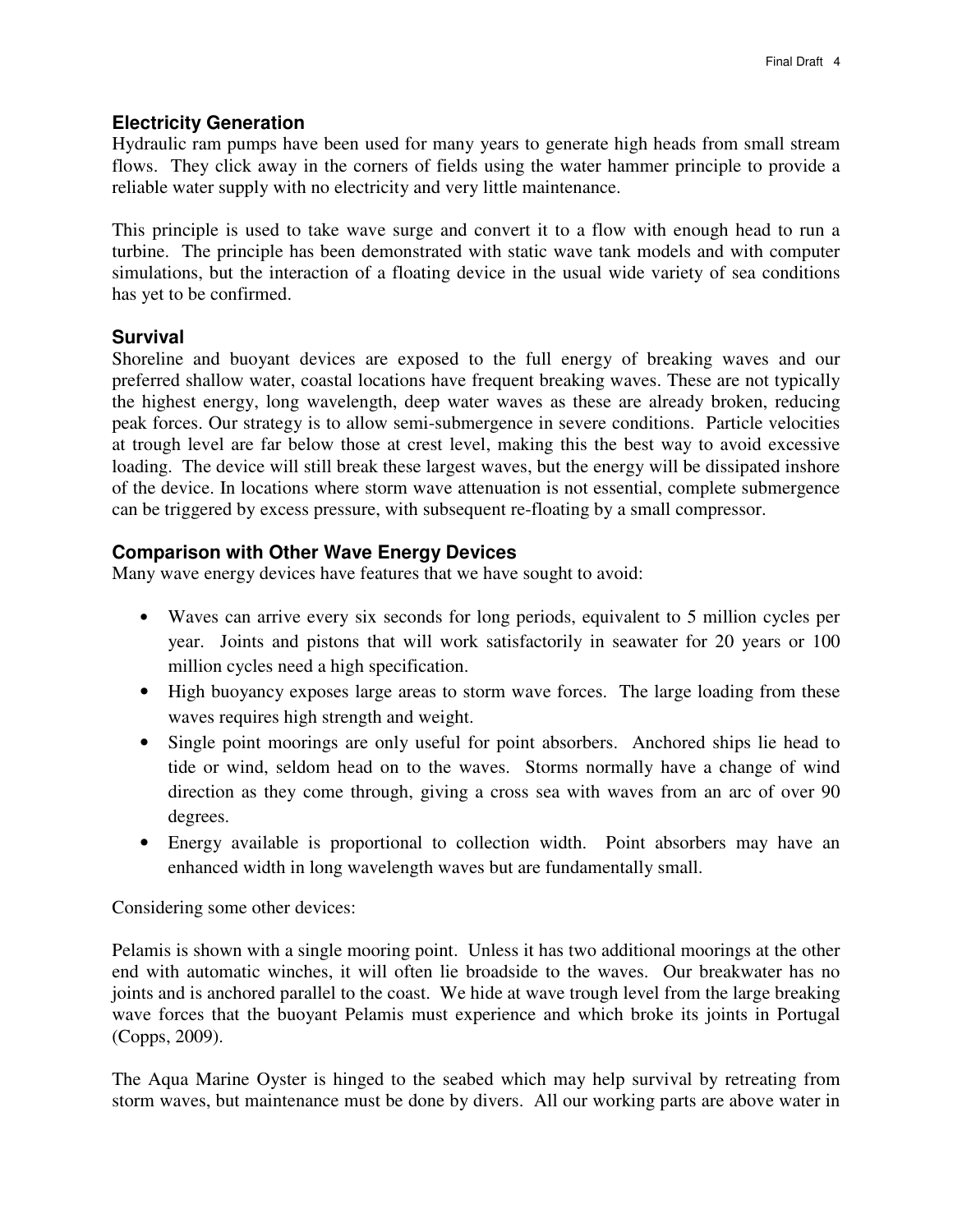calm weather and our valves use conveyor belt technology where 100 million cycles is normal. Like Pelamis, towing our breakwater to harbour for maintenance is feasible.

Wavegen Limpet is a land based system using air as the driving medium. This is costly to build and the number of good sites will be limited. Where they have proposed building them into breakwaters we regard their power output per metre as similar to our anticipated output but would expect our costs to be a fraction of theirs. The suggestion of using their air system on a floating rig must expose a large above water structure to the full wave power, with a greater cost penalty.

Wavedragon uses surge on a floating beach like our breakwater, but is an overtopping device with a costly low head turbine and needs a large structure to support the elevated pond. It has wave collection arms which require a single wave approach direction or an automatic mooring adjustment system. Their wave collection efficiency is claimed to be good. We take this as partly because a beach converts both potential and kinetic energy to a useable form, a benefit we also hope to use. Their survival technique allows large waves to pass above the structure, but without our automatic buoyancy reduction in severe conditions their structure is many times larger and heavier.

Single point devices such as buoys, floats and propellers will collect from a small sea area and have a small output. Their moorings normally give high loads in storm conditions requiring robust construction with poor output to cost characteristics. Our proposal is for a semisubmersible design giving fixity in the water allowing slack moorings to minimise loading.

## **Work to Date**

Initial design work was followed by computer simulation using Openfoam software (OpenFOAM, 2011), demonstrating the operating principle. This was followed by initial wave tank model testing at Lancaster University. The model scale of 1:10 for Irish Sea test area conditions is equivalent to about 1:30 scale for Atlantic waves.

It has not been possible to test a long breakwater section within the confines of the Lancaster wave tank, and hence the scale model consists of a short beach section and three collector tubes feeding the pressure manifold. End plates are mounted at either end of the beach to act as artificial boundaries, without which water flow would exit or enter at the sides providing inappropriate conditions for what is essentially a long symmetrical structure. The rear manifold is equipped with a vertical reservoir tube open to atmosphere which acts to record the pressure head. The model is mounted by rigid support beams that span the width of the tank (figure 3a) which somewhat contradicts how it will be anchored at full scale. The intention for these initial tests has been for proof of concept rather than assessment of overall performance and hence future models and tests are to include a better representation of the intended floating structure. The wave direction has primarily been in-line with the collector tubes, and although initial tests at approximately forty five degree angle suggested that the beach turns incoming waves towards the collector tubes, no instrumented data was gathered on this. Instrumentation is through a set of amplified wave gauges, four of which measure the incoming wave height and a fifth records the liquid level in the vertical reservoir tube. Sensors are sampled at 20 Hz.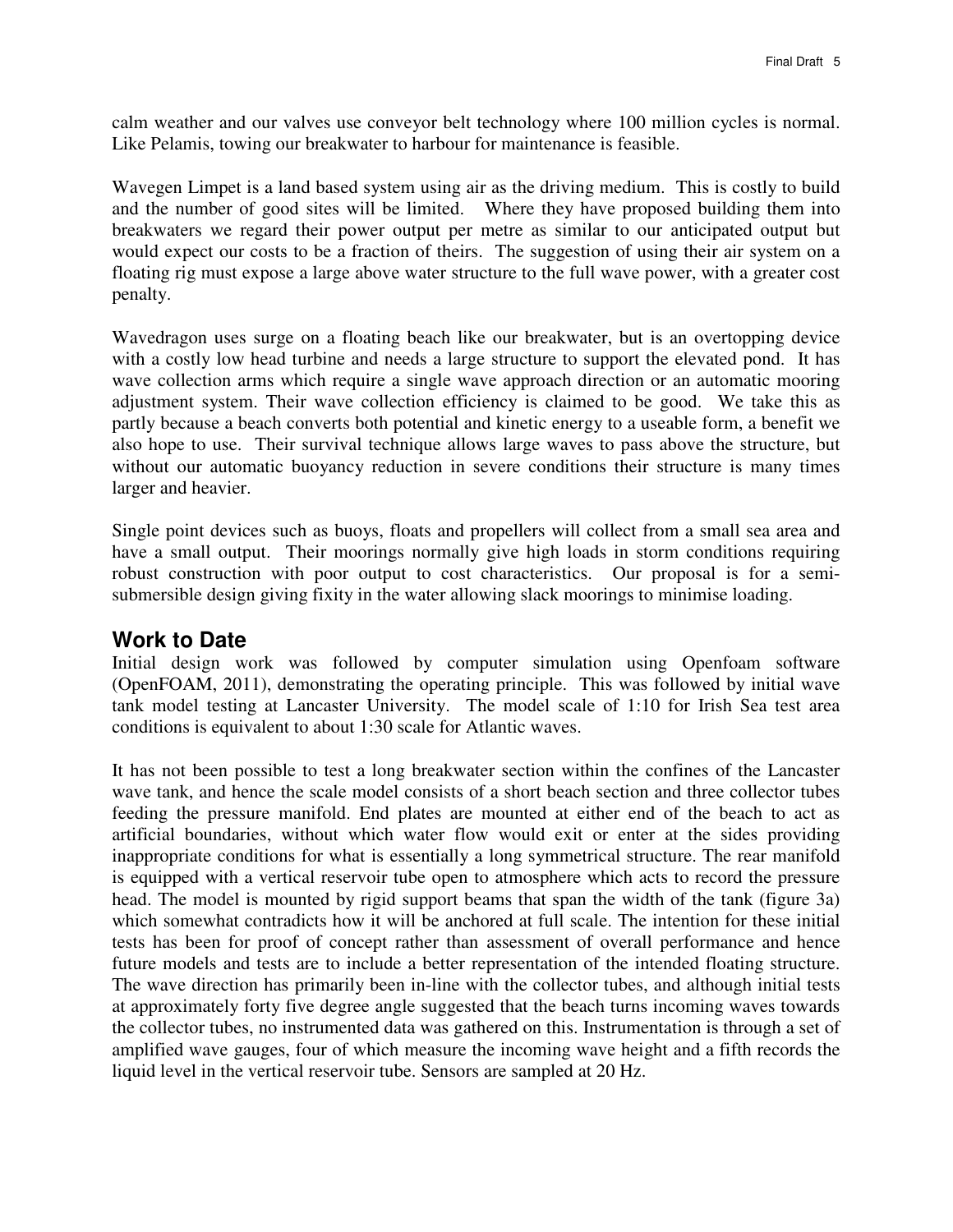Subsequent high speed video work showed that the draining of surge tapers between the waves was critical so a revised model was prepared using clear plastic to allow a full visual inspection of operating conditions (figure 3b). This revised model shows the move towards flat plate rather than tubular construction.



Figure 3a – Original scale model mounted in tank with waves approaching from the right Figure 3b – Revised model using clear plastic sides to aid in visualisation

# **Results**

Power output from the model device is essentially determined by the pressure in the manifold multiplied by the available flow rate. Pressure in the manifold has been recorded by measuring the fluid height above the SWL. Flow rate is more difficult to measure, firstly because the model has a leakage rate, and secondly because the flow rate varies with pressure within the system, this along with vibration of the model makes recording of an absolute liquid level difficult. Sampling at 20 Hz allows the relevant data to be extracted.

During sensor calibration the leakage rate has been monitored and can be approximated by using a spreadsheet trend mapping function. A typical results plot for varying beach depths is shown in figure 4, where the device was equipped with semi-rigid air valves (without allowance for losses). This figure suggests that a deeper beach performs best for energy capture, however, at different wave heights and frequencies this was found not to be the case and a clear definition of beach design was never concluded within the time frame available. Significant work on beach design for overtopping wave power devices has been completed by Aalborg University (Denmark) on the Wave Dragon device (Kofoed et al, 2000).

The most influential factor on device performance was found to be the stiffness of the air valves on each collector tube. Tests were completed with three simple arrangements consisting of a soft flexible rubber hinge, a semi-rigid membrane, and then a third variant with reinforcement. The softer valves were found to be inappropriate, failing to close and form an appropriate seal during surge. This failure to close correctly significantly reduces the fluid hammer effect and it is clear from figure 5 that significantly lower pressures result. The reinforced valve clearly outperformed the other designs in all sizes and frequency of incoming wave. Future work is to mount these valves on flat plate rather than the curved pipe surface to simplify the seal. A limit on the valve travel may also be imposed.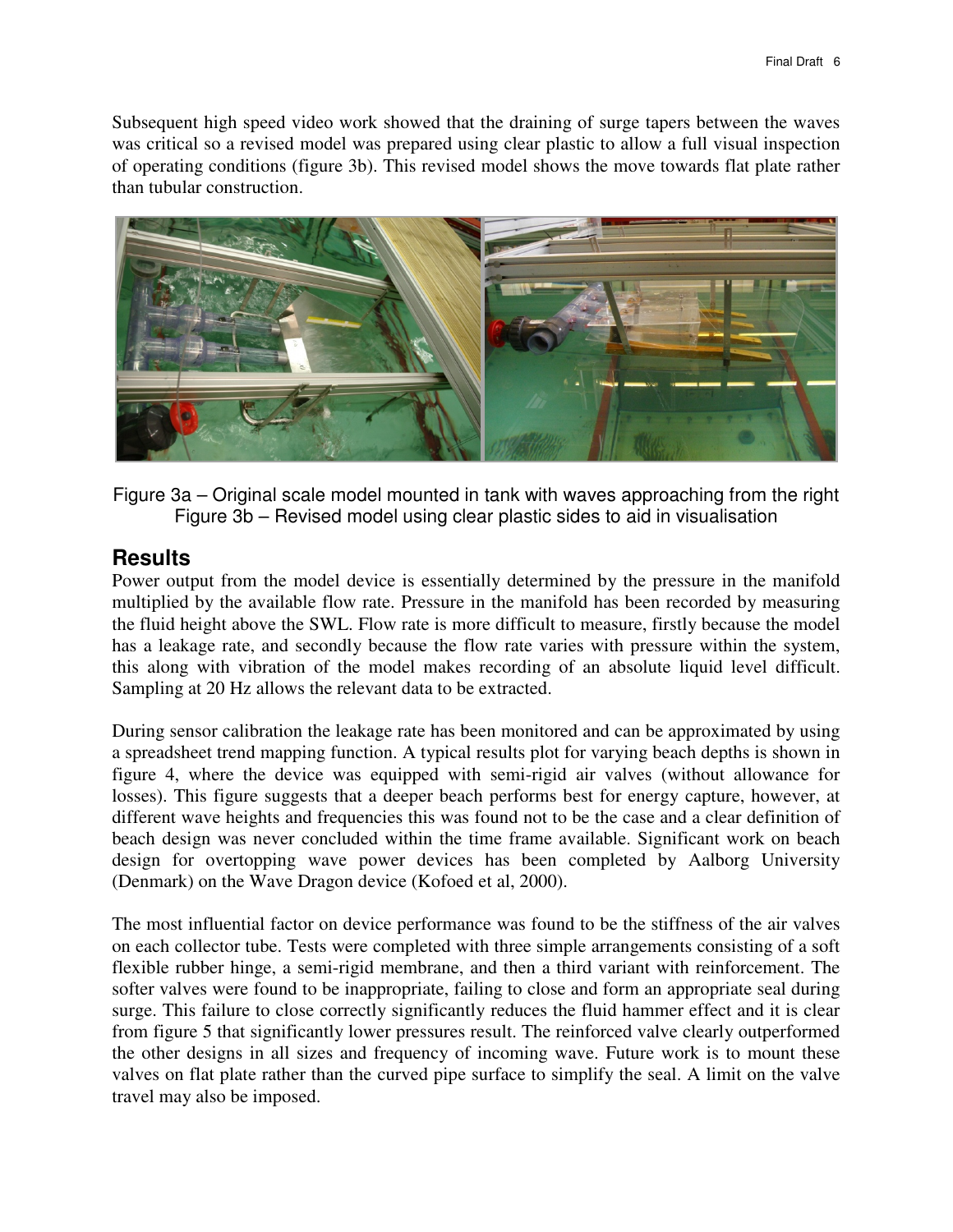

Figure 4 – Effect of beach depth on a 1.5m 5s wave



Figure 5 – Influence of air valve material on performance for a 1m 5s wave

#### **Power Capture**

The curves shown in figure 6 can be approximated using a second order polynomial expression. By calculating the gradient at a set point, it is possible to calculate an approximate flow rate and hence power output at that instance. The data selected is from the reinforced valves testing with 75mm beach at 10 degrees, using a 5 second 1.5m wave.

The trend line is described by the equation  $y = -0.0003x^2 + 0.7186x + 114.34$ , hence at y = 300mm,  $x = 14.73$ s, and at  $y = 305$ mm,  $x = 15.19$ s. The flow rate has been calculated to be 72300  $mm<sup>3</sup>/s$ , which when added to the leakage rate produces a total flow of 87200 mm<sup>3</sup>/s. Model power output at this point is pressure times flow rate, hence at the 300mm height selected power capture is 0.8 w/m, approximately 3% efficient.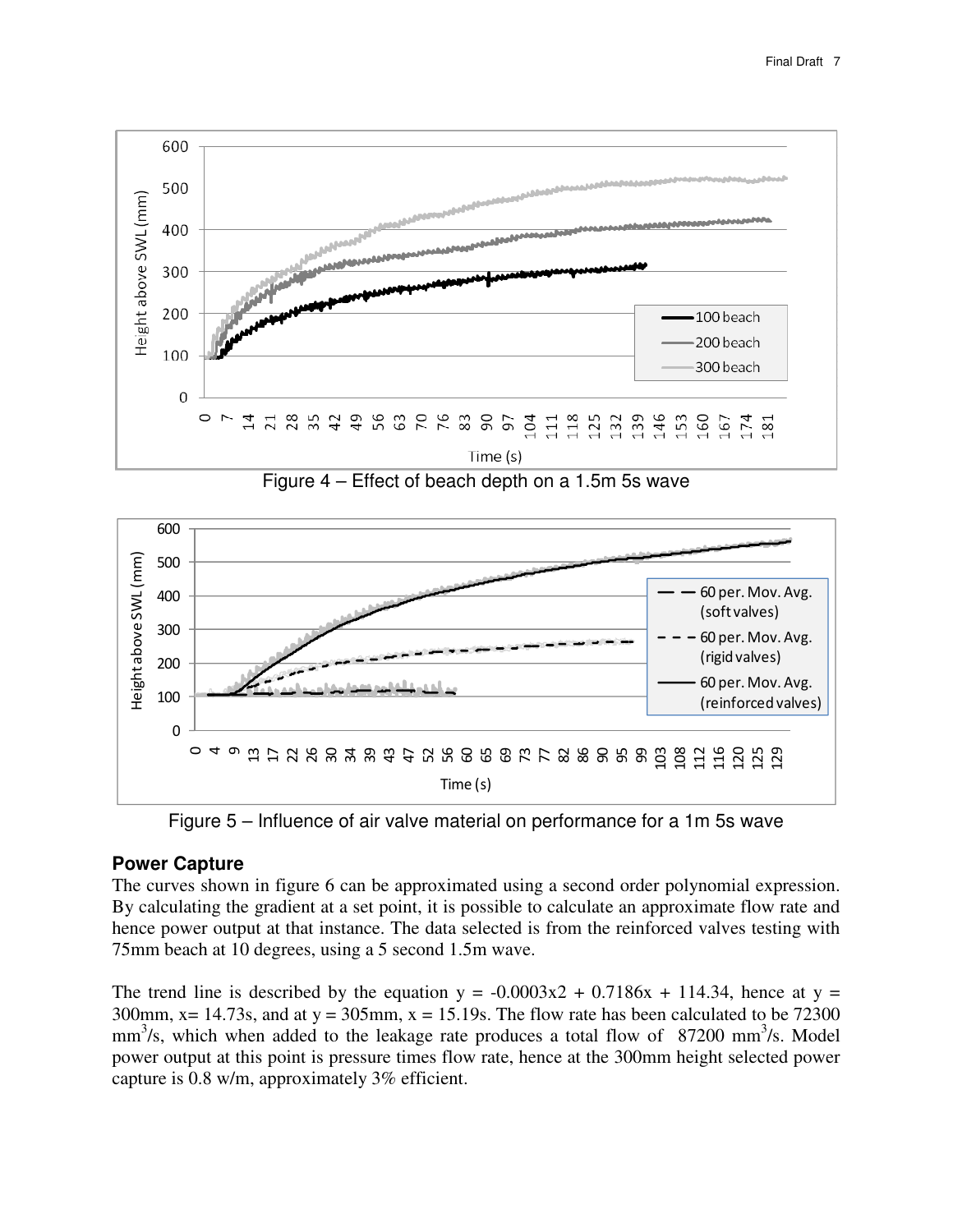A consistent set of operating curves for different positions were obtained. A flat overall output curve indicated that small waves, of a size that initiated water hammer action, had a higher efficiency than larger ones that lost excess energy in turbulence. It is believed with further model modification efficiencies of 5-10% can be readily achieved.



Figure 6 – 75mm beach immersion with 10 degree roof slope, reinforced valves

The initial design assumption of a 1m Irish Sea prototype design wave or 0.1m scaled wave tank design wave was found a little out. The model worked best in the wave range of 0.1 to 0.2m high. Below 0.1m the response dropped off at some wave lengths, although some of these can be attributed to natural frequencies of the tank.

At Liverpool University two studies were done: Offshore wind and wave data from wave buoy and waverider were obtained from CEFAS (CEFAS, 2011) at two potential test sites off the coast of Cumbria. A spectral wave model was used at first to provide the overall wave climate from offshore to the near shore area (Figure 7). This data was then taken into the shallow water sites proposed to give the anticipated shallow water wave energy climate using a Boussinesq Wave module for both monochromatic and random waves. This showed that at these particular locations and using the 6 months of data obtained a 0.7m design wave was more appropriate.

A second computer simulation study used CFD model Fluent (Ansys, 2011) to simulate waves interacting with the structure with various conditions obtained from the first modelling results. The model is based on the volume of fluid approach to compute the instantaneous water surface change and related flow dynamics around the structure and inside the structure. Pressure distribution can be used to evaluate the possible energy generation under the particular wave conditions. Analysis of the model data has shown similar performance as obtained from the laboratory experiments in the Lancaster University wave tank, and will aid in scaling the power capture available.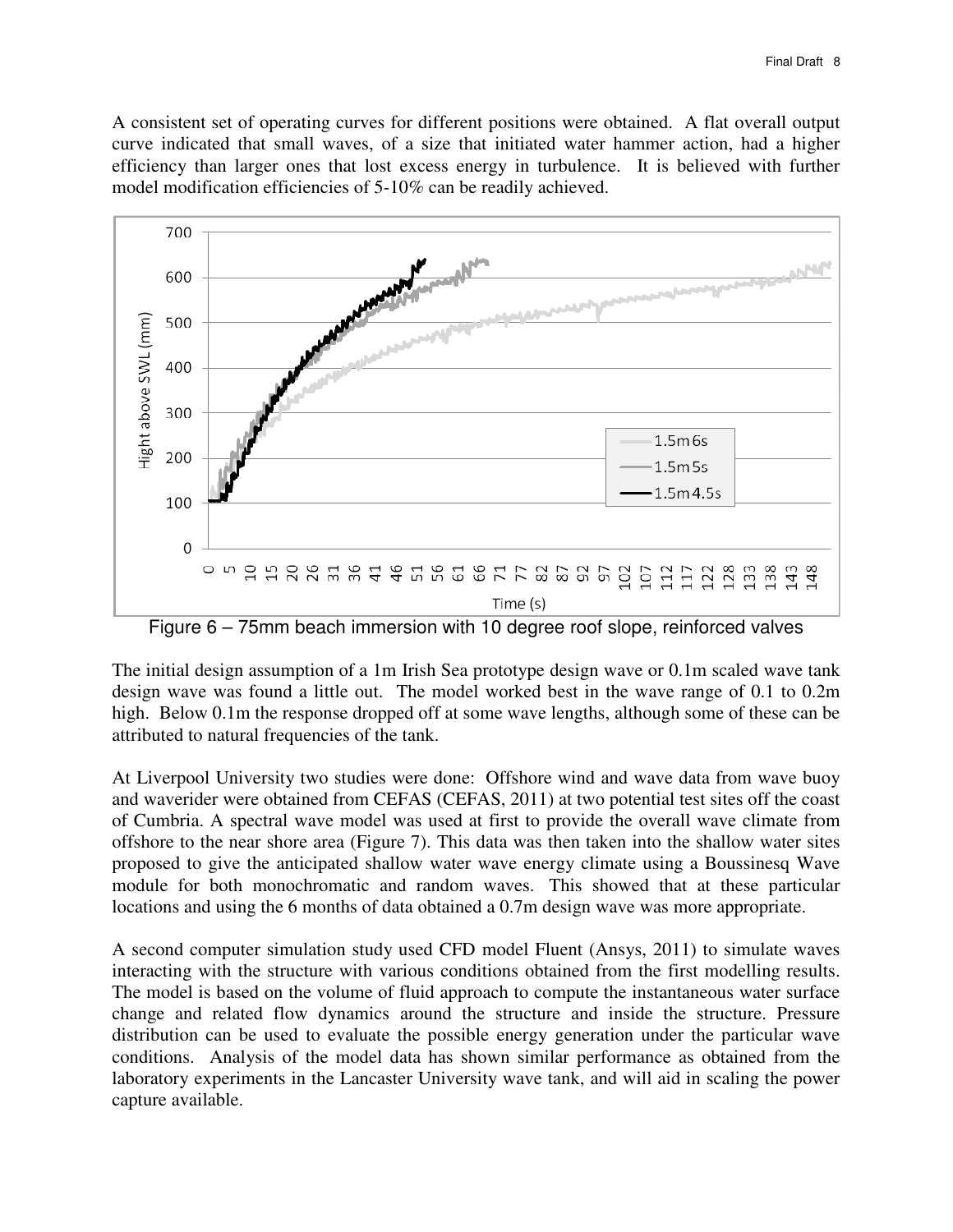

Figure 7 - Spectral wave model results for the wave height distribution near the testing sites off the coast of Cumbria.

Many questions remain:

Froude numbers are used for wave scaling but these do not apply to cavity pressures, particularly at the small laboratory scale experiments (Bredmose & Bullock, 2008). Initial calculations and some simulation work have indicated that this scaling problem should be beneficial to larger scale units.

Mooring loads have still to be established and may be complicated by long wavelength infragravity waves.

# **Conclusion**

Where breakwater benefits are required there will be locations where this may provide a cost effective and more easily installed alternative to conventional solid breakwaters.

The generation performance lies in the interception of all the waves approaching the long device. The Carbon Trust 2006 report (Trust, 2006) suggests a central estimate of 22-25 p/kWh for offshore wave energy converters. It is anticipated that electricity generating costs will be competitive with other devices in large wave energy climates but with the design tailored for the local energy range it should give better returns in smaller climates than existing systems, designed for larger waves but with low interception rates. The ability to provide breakwater benefits in those smaller wave climates should open areas where combined protection and generation give competitive economic returns.

Wave energy economics make areas with a large energy flux more easily viable. The intention is to take the other route and use the breakwater capacity to allow experience to be gained of generation in smaller wave environments. As a new operating principle is used; new problems are anticipated.